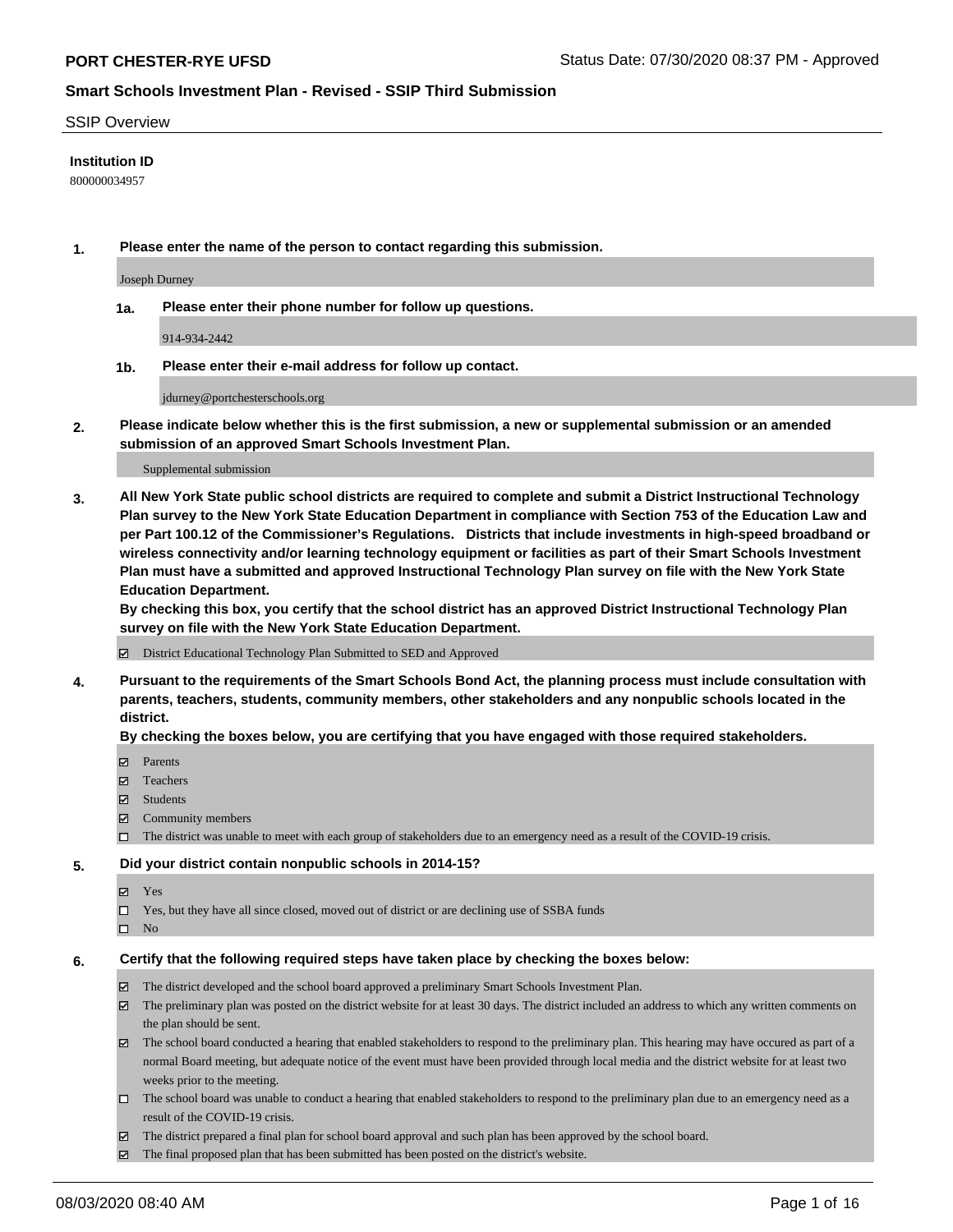SSIP Overview

**6a. Please upload the proposed Smart Schools Investment Plan (SSIP) that was posted on the district's website, along with any supporting materials. Note that this should be different than your recently submitted Educational Technology Survey. The Final SSIP, as approved by the School Board, should also be posted on the website and remain there during the course of the projects contained therein.**

SSIP 2019-20 Third Submissionr.pdf

**6b. Enter the webpage address where the final Smart Schools Investment Plan is posted. The Plan should remain posted for the life of the included projects.**

https://resource.echalk.com/sr/O0QPmyF0

**7. Please enter an estimate of the total number of students and staff that will benefit from this Smart Schools Investment Plan based on the cumulative projects submitted to date.**

4,779

**8. An LEA/School District may partner with one or more other LEA/School Districts to form a consortium to pool Smart Schools Bond Act funds for a project that meets all other Smart School Bond Act requirements. Each school district participating in the consortium will need to file an approved Smart Schools Investment Plan for the project and submit a signed Memorandum of Understanding that sets forth the details of the consortium including the roles of each respective district.**

 $\Box$  The district plans to participate in a consortium to partner with other school district(s) to implement a Smart Schools project.

### **9. Please enter the name and 6-digit SED Code for each LEA/School District participating in the Consortium.**

| Partner LEA/District | <b>ISED BEDS Code</b> |
|----------------------|-----------------------|
| (No Response)        | (No Response)         |

### **10. Please upload a signed Memorandum of Understanding with all of the participating Consortium partners.**

(No Response)

**11. Your district's Smart Schools Bond Act Allocation is:**

\$1,736,663

### **12. Final 2014-15 BEDS Enrollment to calculate Nonpublic Sharing Requirement**

|            | Public Enrollment | Nonpublic Enrollment | Total Enrollment | l Nonpublic Percentage |
|------------|-------------------|----------------------|------------------|------------------------|
| Enrollment | .524              | $\Omega$<br>$22 -$   | 4.745.00         | 4.66                   |

**13. This table compares each category budget total, as entered in that category's page, to the total expenditures listed in the category's expenditure table. Any discrepancies between the two must be resolved before submission.**

|                                          | Sub-Allocations | <b>Expenditure Totals</b> | <b>Difference</b> |
|------------------------------------------|-----------------|---------------------------|-------------------|
| <b>School Connectivity</b>               | 0.00            | 0.00                      | 0.00              |
| Connectivity Projects for<br>Communities | 0.00            | 0.00                      | 0.00              |
| Classroom Technology                     | 332,281.00      | 332,281.00                | 0.00              |
| Pre-Kindergarten Classrooms              | 0.00            | 0.00                      | 0.00              |
| Replace Transportable<br>Classrooms      | 0.00            | 0.00                      | 0.00              |
| <b>High-Tech Security Features</b>       | 0.00            | 0.00                      | 0.00              |
| Nonpublic Loan                           | 16,385.00       | 16,385.00                 | $-0.00$           |
| Totals:                                  |                 |                           |                   |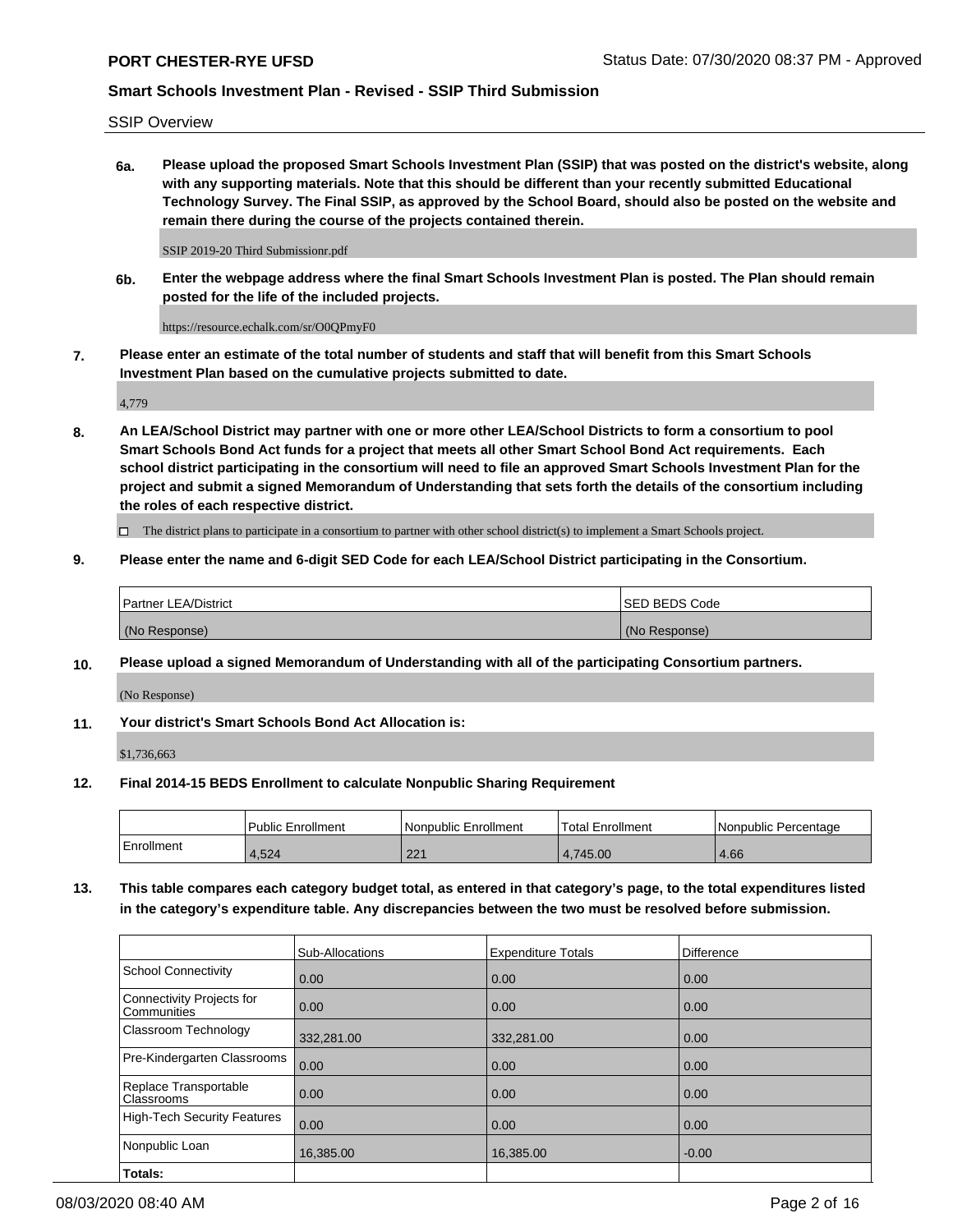SSIP Overview

| 348.666         | 348,666               | -0         |
|-----------------|-----------------------|------------|
| Sub-Allocations | Totals<br>Expenditure | Difference |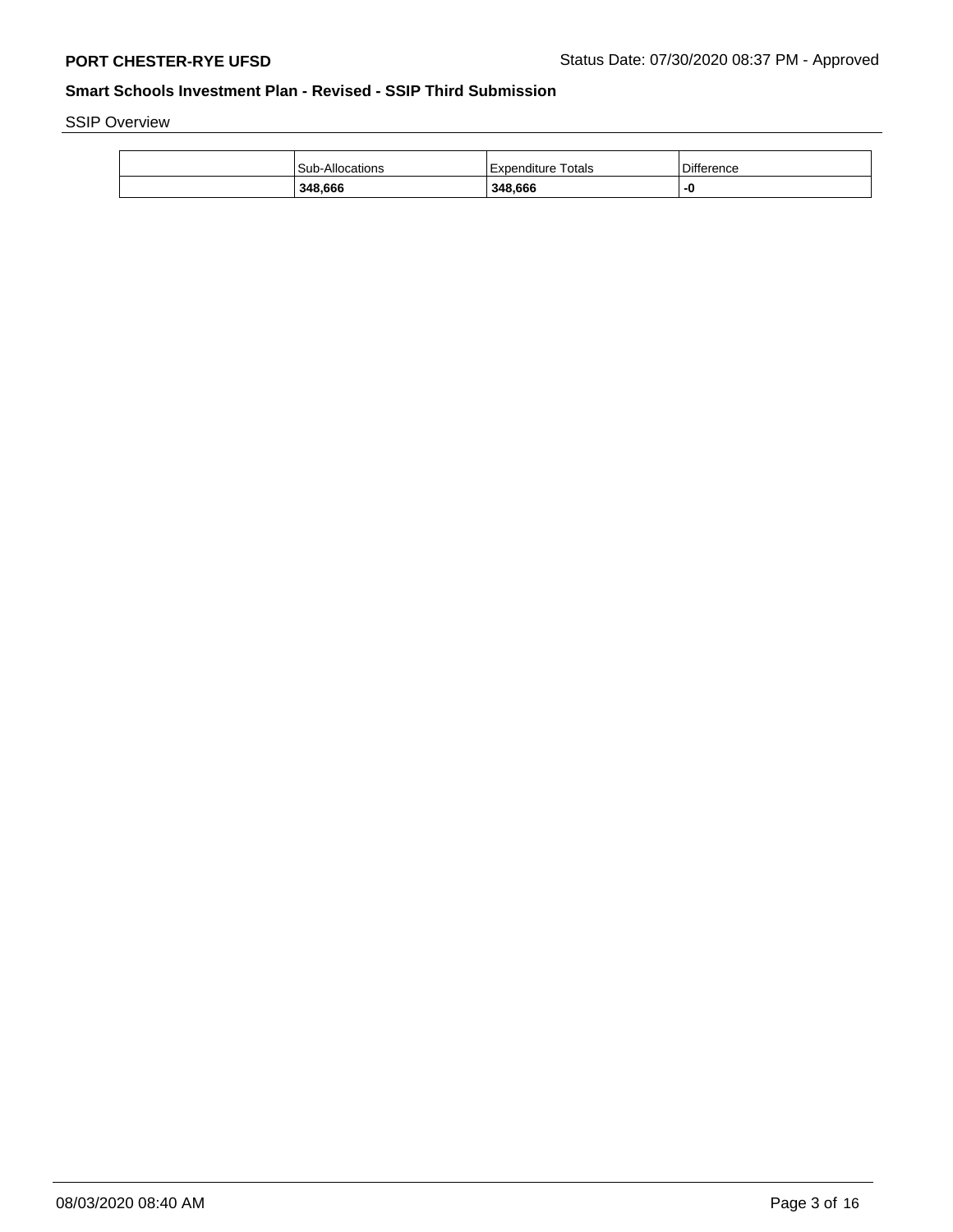School Connectivity

- **1. In order for students and faculty to receive the maximum benefit from the technology made available under the Smart Schools Bond Act, their school buildings must possess sufficient connectivity infrastructure to ensure that devices can be used during the school day. Smart Schools Investment Plans must demonstrate that:**
	- **• sufficient infrastructure that meets the Federal Communications Commission's 100 Mbps per 1,000 students standard currently exists in the buildings where new devices will be deployed, or**
	- **• is a planned use of a portion of Smart Schools Bond Act funds, or**
	- **• is under development through another funding source.**

**Smart Schools Bond Act funds used for technology infrastructure or classroom technology investments must increase the number of school buildings that meet or exceed the minimum speed standard of 100 Mbps per 1,000 students and staff within 12 months. This standard may be met on either a contracted 24/7 firm service or a "burstable" capability. If the standard is met under the burstable criteria, it must be:**

**1. Specifically codified in a service contract with a provider, and**

**2. Guaranteed to be available to all students and devices as needed, particularly during periods of high demand, such as computer-based testing (CBT) periods.**

**Please describe how your district already meets or is planning to meet this standard within 12 months of plan submission.**

(No Response)

**1a. If a district believes that it will be impossible to meet this standard within 12 months, it may apply for a waiver of this requirement, as described on the Smart Schools website. The waiver must be filed and approved by SED prior to submitting this survey.**

 $\Box$  By checking this box, you are certifying that the school district has an approved waiver of this requirement on file with the New York State Education Department.

**2. Connectivity Speed Calculator (Required). If the district currently meets the required speed, enter "Currently Met" in the last box: Expected Date When Required Speed Will be Met.**

|                  | l Number of     | Required Speed | Current Speed in | Expected Speed  | Expected Date                           |
|------------------|-----------------|----------------|------------------|-----------------|-----------------------------------------|
|                  | <b>Students</b> | In Mbps        | l Mbps           | to be Attained  | When Required                           |
|                  |                 |                |                  |                 | l Within 12 Months ISpeed Will be Met l |
| Calculated Speed | (No Response)   | 0.00           | (No Response)    | l (No Response) | l (No Response)                         |

**3. Describe how you intend to use Smart Schools Bond Act funds for high-speed broadband and/or wireless connectivity projects in school buildings.**

(No Response)

**4. Describe the linkage between the district's District Instructional Technology Plan and how the proposed projects will improve teaching and learning. (There should be a link between your response to this question and your responses to Question 1 in Section IV - NYSED Initiatives Alignment: "Explain how the district use of instructional technology will serve as a part of a comprehensive and sustained effort to support rigorous academic standards attainment and performance improvement for students."** 

**Your answer should also align with your answers to the questions in Section II - Strategic Technology Planning and the associated Action Steps in Section III - Action Plan.)**

(No Response)

**5. If the district wishes to have students and staff access the Internet from wireless devices within the school building, or in close proximity to it, it must first ensure that it has a robust Wi-Fi network in place that has sufficient bandwidth to meet user demand.**

**Please describe how you have quantified this demand and how you plan to meet this demand.**

(No Response)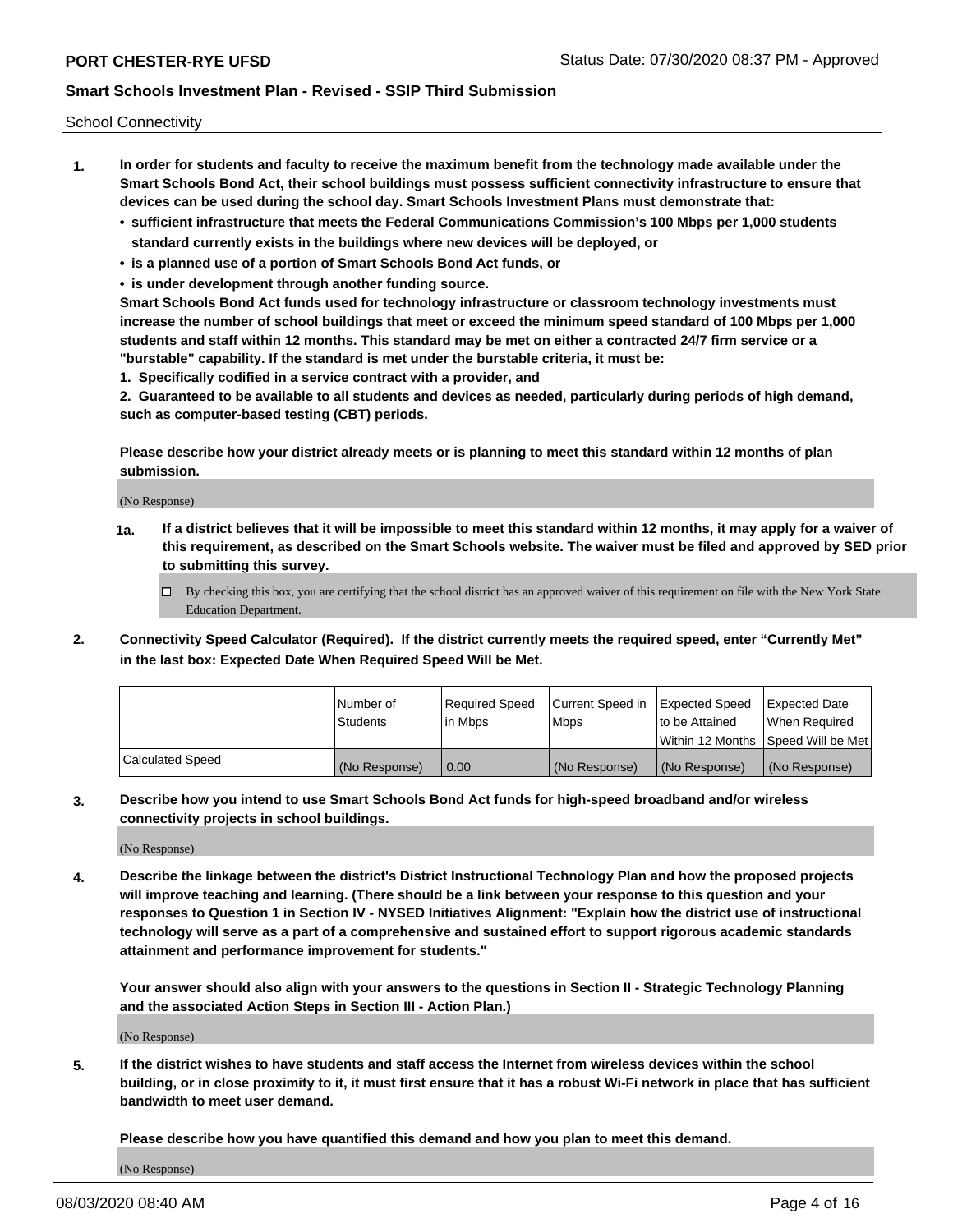School Connectivity

**6. Smart Schools plans with any expenditures in the School Connectivity category require a project number from the Office of Facilities Planning. Districts must submit an SSBA LOI and receive project numbers prior to submitting the SSIP. As indicated on the LOI, some projects may be eligible for a streamlined review and will not require a building permit.**

**Please indicate on a separate row each project number given to you by the Office of Facilities Planning.**

| Project Number |  |
|----------------|--|
| (No Response)  |  |

**7. Certain high-tech security and connectivity infrastructure projects may be eligible for an expedited review process as determined by the Office of Facilities Planning.**

### **Was your project deemed eligible for streamlined review?**

(No Response)

### **8. Include the name and license number of the architect or engineer of record.**

| Name          | License Number |
|---------------|----------------|
| (No Response) | (No Response)  |

### **9. Public Expenditures – Loanable (Counts toward the nonpublic loan calculation)**

| Select the allowable expenditure type.<br>Repeat to add another item under each type. | <b>PUBLIC</b> Items to be<br>l Purchased | Quantity           | Cost Per Item    | <b>Total Cost</b> |
|---------------------------------------------------------------------------------------|------------------------------------------|--------------------|------------------|-------------------|
| (No Response)                                                                         | (No Response)                            | l (No<br>Response) | (No<br>Response) | $\overline{0.00}$ |
|                                                                                       |                                          | 0                  | 0.00             |                   |

# **10. Public Expenditures – Non-Loanable (Does not count toward nonpublic loan calculation)**

| Select the allowable expenditure<br>type.<br>Repeat to add another item under<br>each type. | <b>PUBLIC</b> Items to be purchased | Quantity      | Cost per Item | <b>Total Cost</b> |
|---------------------------------------------------------------------------------------------|-------------------------------------|---------------|---------------|-------------------|
| (No Response)                                                                               | (No Response)                       | (No Response) | (No Response) | 0.00              |
|                                                                                             |                                     |               | 0.00          |                   |

#### **11. Final 2014-15 BEDS Enrollment to calculate Nonpublic Sharing Requirement (no changes allowed.)**

|            | Public Enrollment | Nonpublic Enrollment | 'Total Enrollment | l Nonpublic Percentage |
|------------|-------------------|----------------------|-------------------|------------------------|
| Enrollment | 1,524             | 221<br>221           | 4.745.00          | 4.66                   |

### **12. Total Public Budget - Loanable (Counts toward the nonpublic loan calculation)**

|                                                      | Public Allocations | <b>Estimated Nonpublic Loan</b><br>Amount | Estimated Total Sub-Allocations |
|------------------------------------------------------|--------------------|-------------------------------------------|---------------------------------|
| Network/Access Costs                                 | (No Response)      | 0.00                                      | 0.00                            |
| School Internal Connections and<br><b>Components</b> | (No Response)      | 0.00                                      | 0.00                            |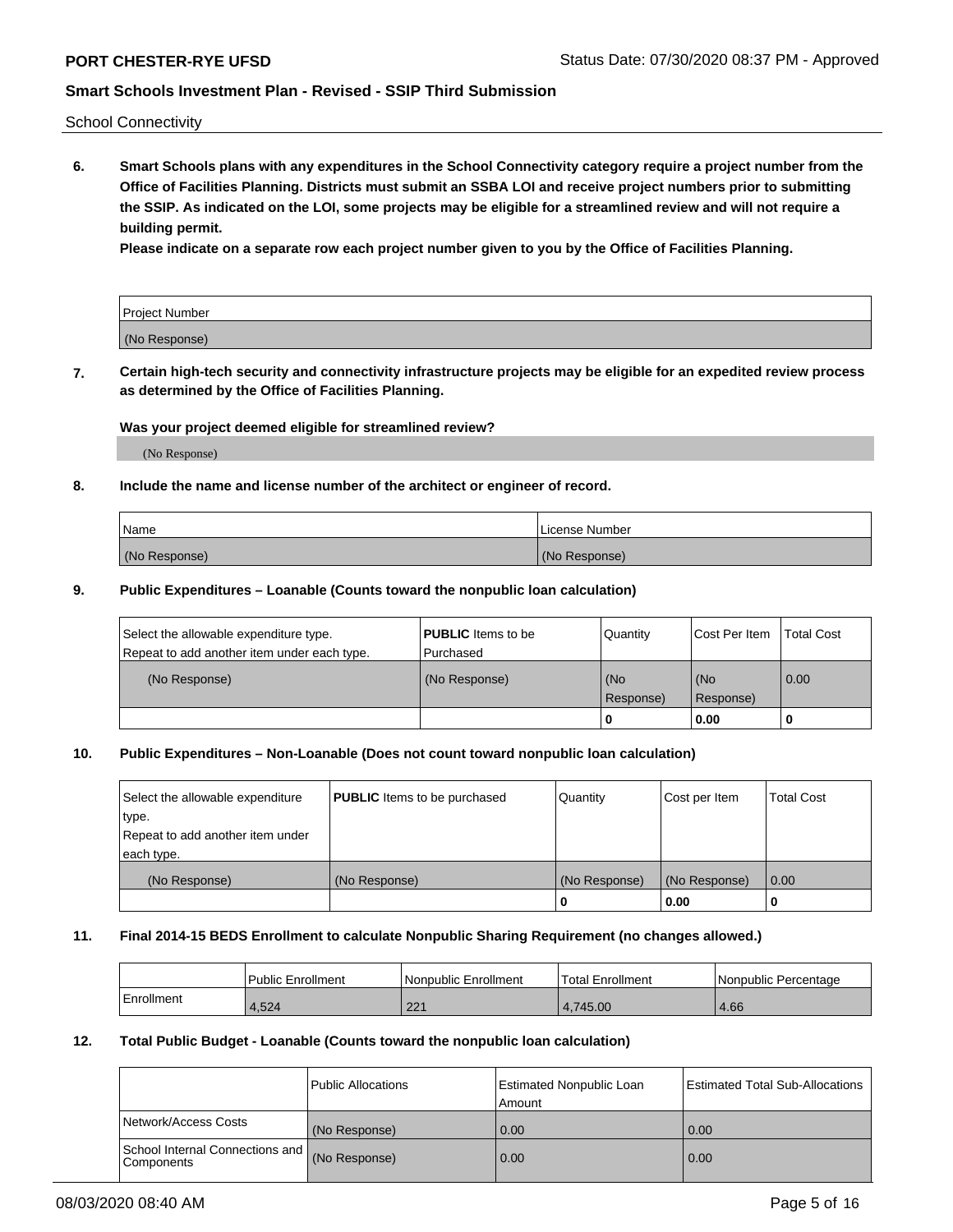School Connectivity

|          | Public Allocations | <b>Estimated Nonpublic Loan</b><br>l Amount | <b>Estimated Total Sub-Allocations</b> |
|----------|--------------------|---------------------------------------------|----------------------------------------|
| l Other  | (No Response)      | 0.00                                        | 0.00                                   |
| 'Totals: | 0.00               | 0                                           |                                        |

# **13. Total Public Budget – Non-Loanable (Does not count toward the nonpublic loan calculation)**

|                                                   | Sub-<br>Allocation |
|---------------------------------------------------|--------------------|
| Network/Access Costs                              | (No Response)      |
| <b>Outside Plant Costs</b>                        | (No Response)      |
| <b>School Internal Connections and Components</b> | (No Response)      |
| Professional Services                             | (No Response)      |
| Testing                                           | (No Response)      |
| <b>Other Upfront Costs</b>                        | (No Response)      |
| <b>Other Costs</b>                                | (No Response)      |
| <b>Totals:</b>                                    | 0.00               |

# **14. School Connectivity Totals**

|                          | Total Sub-Allocations |
|--------------------------|-----------------------|
| Total Loanable Items     | 0.00                  |
| Total Non-Ioanable Items | 0.00                  |
| Totals:                  | 0                     |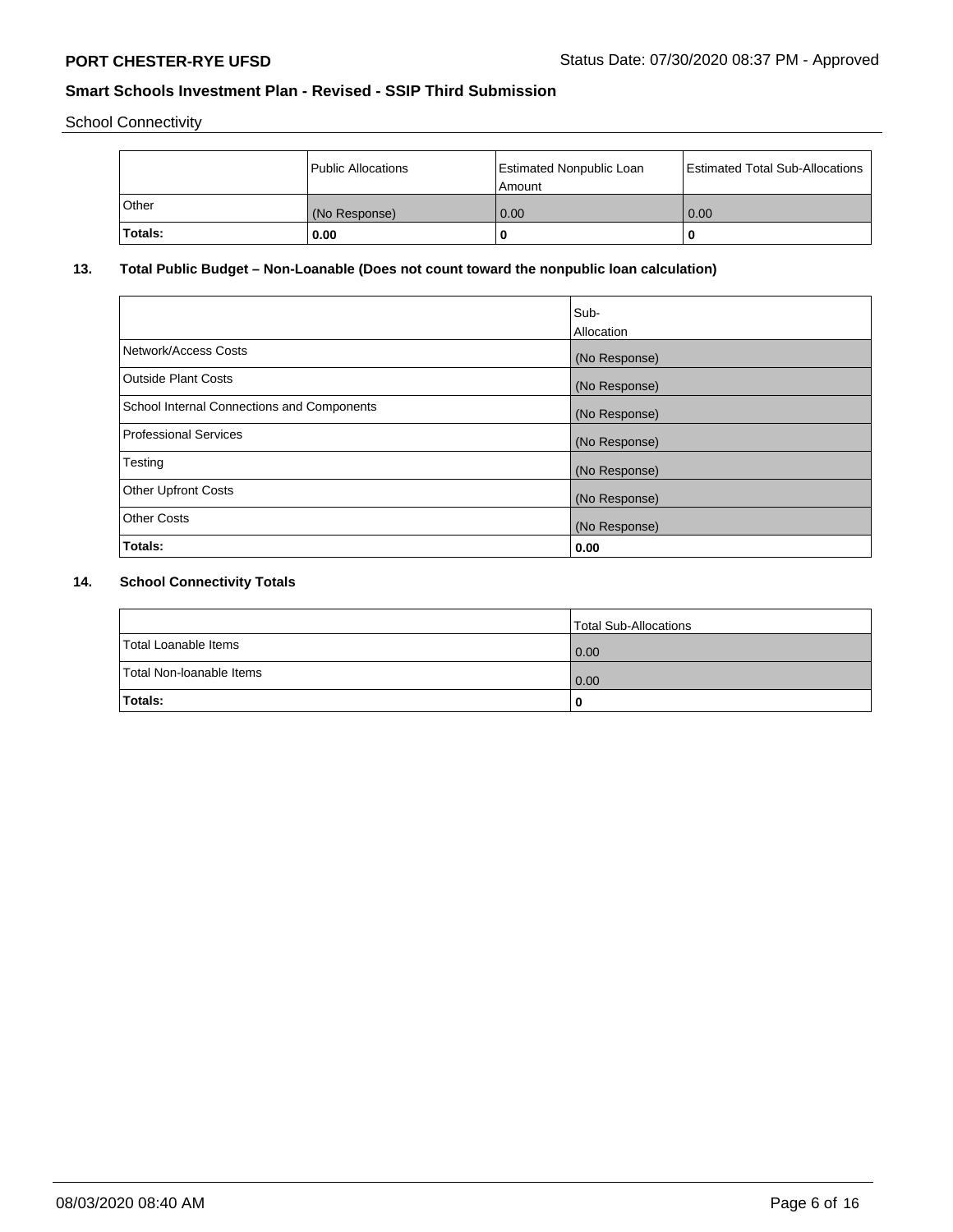Community Connectivity (Broadband and Wireless)

**1. Describe how you intend to use Smart Schools Bond Act funds for high-speed broadband and/or wireless connectivity projects in the community.**

(No Response)

**2. Please describe how the proposed project(s) will promote student achievement and increase student and/or staff access to the Internet in a manner that enhances student learning and/or instruction outside of the school day and/or school building.**

(No Response)

**3. Community connectivity projects must comply with all the necessary local building codes and regulations (building and related permits are not required prior to plan submission).**

 $\Box$  I certify that we will comply with all the necessary local building codes and regulations.

**4. Please describe the physical location of the proposed investment.**

(No Response)

**5. Please provide the initial list of partners participating in the Community Connectivity Broadband Project, along with their Federal Tax Identification (Employer Identification) number.**

| <b>Project Partners</b> | l Federal ID # |
|-------------------------|----------------|
| (No Response)           | (No Response)  |

**6. Please detail the type, quantity, per unit cost and total cost of the eligible items under each sub-category.**

| Select the allowable expenditure | Item to be purchased | Quantity      | Cost per Item | <b>Total Cost</b> |
|----------------------------------|----------------------|---------------|---------------|-------------------|
| type.                            |                      |               |               |                   |
| Repeat to add another item under |                      |               |               |                   |
| each type.                       |                      |               |               |                   |
| (No Response)                    | (No Response)        | (No Response) | (No Response) | 0.00              |
|                                  |                      | o             | 0.00          |                   |

**7. If you are submitting an allocation for Community Connectivity, complete this table.**

**Note that the calculated Total at the bottom of the table must equal the Total allocation for this category that you entered in the SSIP Overview overall budget.**

|                                    | Sub-Allocation |
|------------------------------------|----------------|
| Network/Access Costs               | (No Response)  |
| Outside Plant Costs                | (No Response)  |
| <b>Tower Costs</b>                 | (No Response)  |
| <b>Customer Premises Equipment</b> | (No Response)  |
| <b>Professional Services</b>       | (No Response)  |
| Testing                            | (No Response)  |
| <b>Other Upfront Costs</b>         | (No Response)  |
| <b>Other Costs</b>                 | (No Response)  |
| Totals:                            | 0.00           |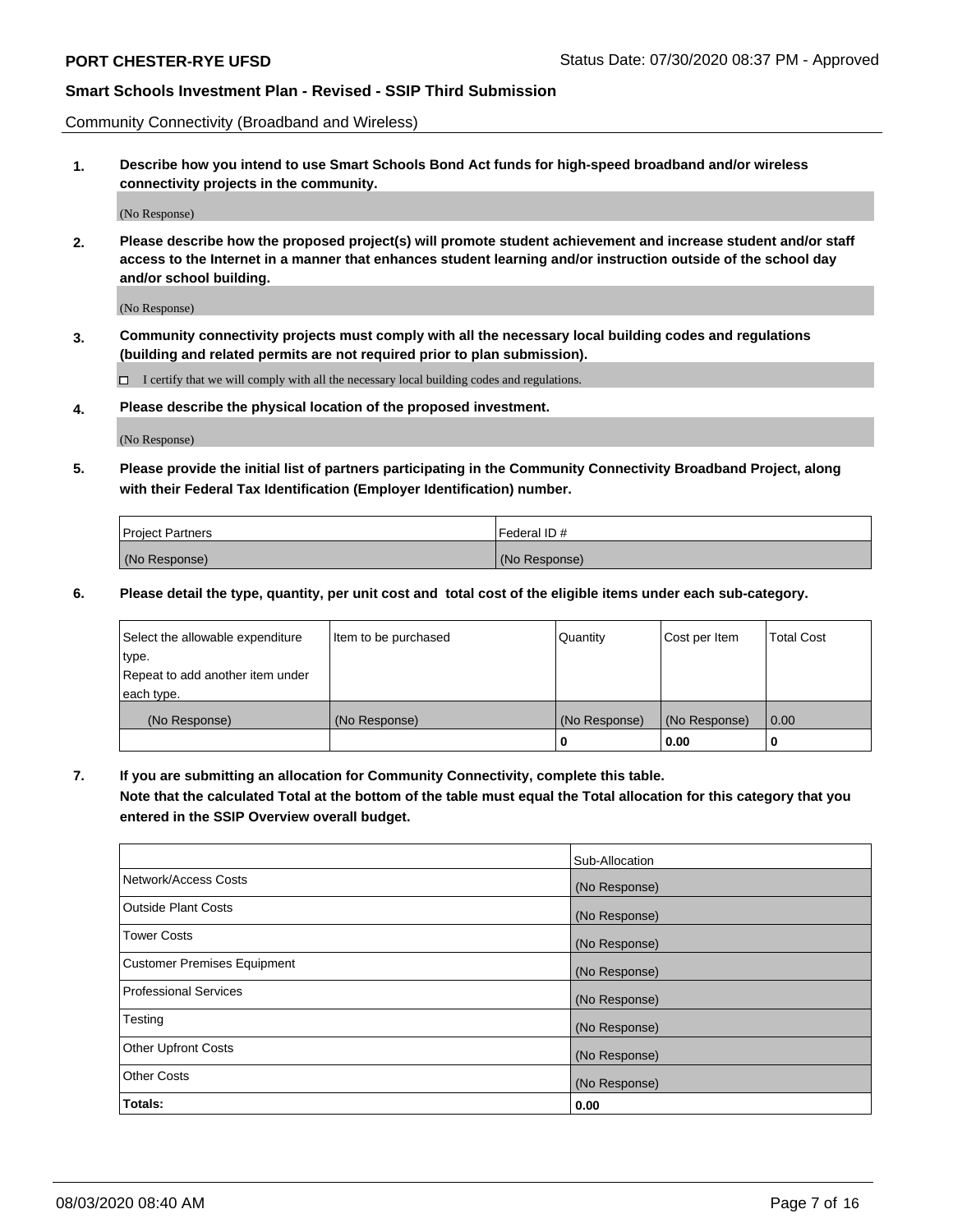### Classroom Learning Technology

**1. In order for students and faculty to receive the maximum benefit from the technology made available under the Smart Schools Bond Act, their school buildings must possess sufficient connectivity infrastructure to ensure that devices can be used during the school day. Smart Schools Investment Plans must demonstrate that sufficient infrastructure that meets the Federal Communications Commission's 100 Mbps per 1,000 students standard currently exists in the buildings where new devices will be deployed, or is a planned use of a portion of Smart Schools Bond Act funds, or is under development through another funding source. Smart Schools Bond Act funds used for technology infrastructure or classroom technology investments must increase the number of school buildings that meet or exceed the minimum speed standard of 100 Mbps per 1,000 students and staff within 12 months. This standard may be met on either a contracted 24/7 firm service or a "burstable" capability. If the standard is met under the burstable criteria, it must be:**

**1. Specifically codified in a service contract with a provider, and**

**2. Guaranteed to be available to all students and devices as needed, particularly during periods of high demand, such as computer-based testing (CBT) periods.**

**Please describe how your district already meets or is planning to meet this standard within 12 months of plan submission.**

Our networks meets and exceeds the required standard of 100 mbps per 1,000 students. In addition, we have ubiquitous district wide wireless Internet connectivity.

- **1a. If a district believes that it will be impossible to meet this standard within 12 months, it may apply for a waiver of this requirement, as described on the Smart Schools website. The waiver must be filed and approved by SED prior to submitting this survey.**
	- By checking this box, you are certifying that the school district has an approved waiver of this requirement on file with the New York State Education Department.
- **2. Connectivity Speed Calculator (Required). If the district currently meets the required speed, enter "Currently Met" in the last box: Expected Date When Required Speed Will be Met.**

|                  | l Number of<br>Students | Required Speed<br>l in Mbps | Current Speed in<br>l Mbps | <b>Expected Speed</b><br>to be Attained | Expected Date<br>When Required<br> Within 12 Months  Speed Will be Met |
|------------------|-------------------------|-----------------------------|----------------------------|-----------------------------------------|------------------------------------------------------------------------|
| Calculated Speed | 4.525                   | 452.50                      | 1000                       | 1000MB                                  | <b>Currently Met</b>                                                   |

**3. If the district wishes to have students and staff access the Internet from wireless devices within the school building, or in close proximity to it, it must first ensure that it has a robust Wi-Fi network in place that has sufficient bandwidth to meet user demand.**

**Please describe how you have quantified this demand and how you plan to meet this demand.**

In order to build capacity for this change, our network was upgraded to meet and exceed the required standard of 100 mbps per 1,000 students. In addition, we have ubiquitous district wide wireless Internet connectivity. Therefore, it has been determined the Smart School Bond Act district allocated funds (\$1,736,663) will be used to increase and replace student computer devices.

**4. All New York State public school districts are required to complete and submit an Instructional Technology Plan survey to the New York State Education Department in compliance with Section 753 of the Education Law and per Part 100.12 of the Commissioner's Regulations.**

**Districts that include educational technology purchases as part of their Smart Schools Investment Plan must have a submitted and approved Instructional Technology Plan survey on file with the New York State Education Department.**

By checking this box, you are certifying that the school district has an approved Instructional Technology Plan survey on file with the New York State Education Department.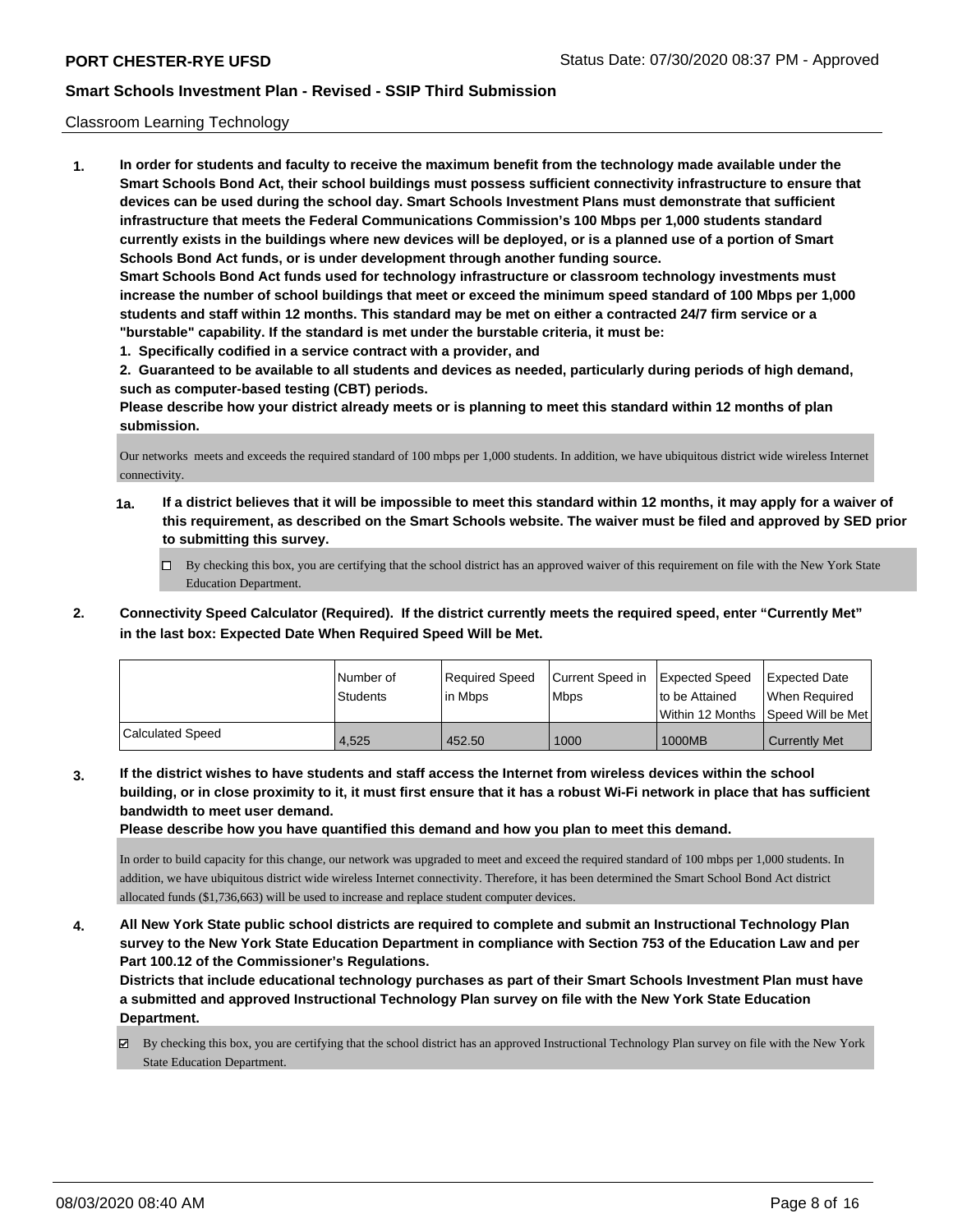### Classroom Learning Technology

# **5. Describe the devices you intend to purchase and their compatibility with existing or planned platforms or systems. Specifically address the adequacy of each facility's electrical, HVAC and other infrastructure necessary to install and support the operation of the planned technology.**

In July of 2015, the district obtained 85 Chrome books via RTT funds from NYSED and integrated via LHRIC resources. With our first SSIP submission, we purchased 933 chrome books, 31 carts and 31 printers. The funds were used from our second SSIP submission(2017-2018) for a second installment of Chrome book devices (992) and 33 carts all used for instructional purposes. We plan to use the funds from our third SSIP submission (2019-2020) for a third installment of Chrome book devices which will be used for instructional and computer based testing purposes. With district wide ubiquitous internet access that meets and exceeds the required standard of 100mbps per 1,000 students, sufficient HVAC and electrical infrastructure, our district facilities are more than adequate to support the operation of our planned technology.

### **6. Describe how the proposed technology purchases will:**

- **> enhance differentiated instruction;**
- **> expand student learning inside and outside the classroom;**
- **> benefit students with disabilities and English language learners; and**
- **> contribute to the reduction of other learning gaps that have been identified within the district.**

**The expectation is that districts will place a priority on addressing the needs of students who struggle to succeed in a rigorous curriculum. Responses in this section should specifically address this concern and align with the district's Instructional Technology Plan (in particular Question 2 of E. Curriculum and Instruction: "Does the district's instructional technology plan address the needs of students with disabilities to ensure equitable access to instruction, materials and assessments?" and Question 3 of the same section: "Does the district's instructional technology plan address the provision of assistive technology specifically for students with disabilities to ensure access to and participation in the general curriculum?")**

**In addition, describe how the district ensures equitable access to instruction, materials and assessments and participation in the general curriculum for both SWD and English Language Learners/Multilingual Learners (ELL/MLL) students.**

Port Chester has a diverse population, including 31% of our students who are English Language Learners/Multilingual Learners. We commit to providing every student with access to a computing device and connectivity to take advantage of a full range of educational technology tools and opportunities for learning available under the guidance of our classroom staff. Our survey of teachers show that an increase of the teachers use essential skills for contribution and collaboration via online resources and the web and a high percentage of teachers found using multimedia and rich content easy to use in the classroom to support instruction and learning. Through technology, teachers are empowered to benchmark and track student progress in real time, which provides immediate feedback in a variety of areas to make efficient instructional decisions right away or as early as the next class, providing with a more focused attention to learning and acquisition of knowledge for all students. This timeliness effectively improves the educational experience for both students and teachers; learners receive the most relevant and focused instruction we are able to provide and teachers receive valuable data to check on understanding and learning The special education department has identified the district needs to ensure provision of improved access to technologies for students with disabilities which will require that we allocate human resources to manage aligning assistive technologies and software applications to student's individualized educational plans. This professional and technical resource is responsible for performing Assistive Technology needs Assessments on an individual and classroom basis. In addition to the identification of "software application - Apps", as well as hardware and other software that will assist teachers in providing accommodations to the general education curriculum, this professional/technical resource would provide training to staff and parents.

This technology will expand student learning inside and outside of the classroom by making devices available to all students and providing access to district software applications 24/7. In school all students will have access to devices and outside of school the students will have access to district webbased software at home and through our community partners such as the Port Chester Public Library, FSW (Family Services of Westchester), Carver Community Center and in district after school programs.

To reduce learning gaps, the district educators are using START360 as an assessment tool for grades k-8 to determine weaknesses in math and literacy. All students take the assessments on chromebooks. With this data teachers are conferencing and planning for differentiated instruction. The students are also using these devices to access curriculum in order to help them meet their learning goals.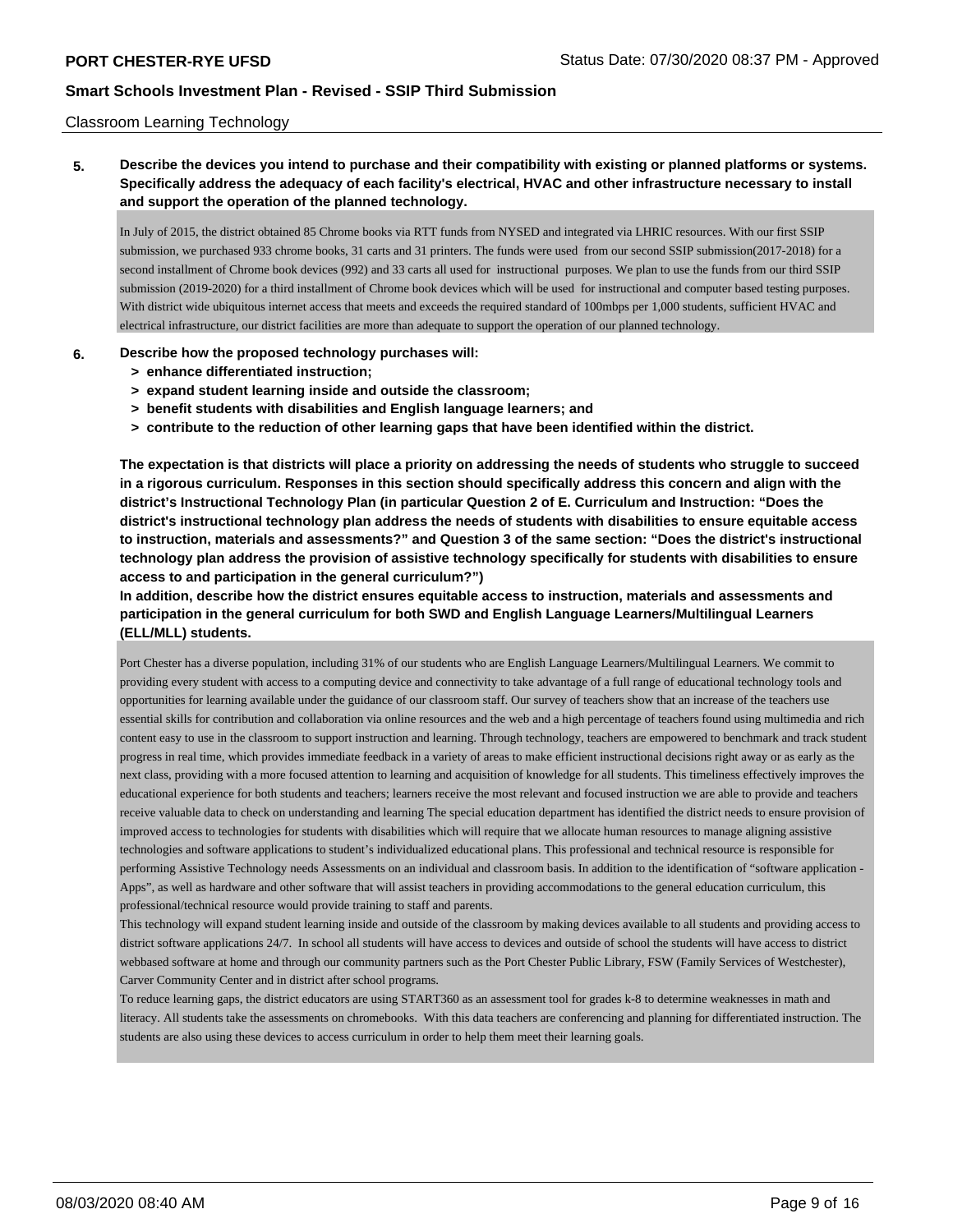#### Classroom Learning Technology

# **7. Where appropriate, describe how the proposed technology purchases will enhance ongoing communication with parents and other stakeholders and help the district facilitate technology-based regional partnerships, including distance learning and other efforts.**

The investment in technology will enable and empower our stakeholders, parents, teachers, students and school community to use collaboration tools and web resources to maximize the benefits of instructional technology. It is anticipated that as part of the monitoring and evaluation of our three year instructional technology plan that we will implement an annual stakeholder survey to gather valuable feedback to improve our communication and understanding of best practices. Additionally we will continue to administer an annual technology literacy assessment for students, and cross reference the results of this assessment with other academic assessments. For example, we will pay close attention to distance learning education

### **8. Describe the district's plan to provide professional development to ensure that administrators, teachers and staff can employ the technology purchased to enhance instruction successfully.**

**Note: This response should be aligned and expanded upon in accordance with your district's response to Question 1 of F. Professional Development of your Instructional Technology Plan: "Please provide a summary of professional development offered to teachers and staff, for the time period covered by this plan, to support technology to enhance teaching and learning. Please include topics, audience and method of delivery within your summary."**

The district encourages and provides ongoing professional development for teachers on the use of the most current instructional technologies for teaching/learning. These professional development opportunities include but are not limited to: Using Smart Board Technologies for classroom instruction, Google Applications for Education, such as Google Classroom, Student Management Systems including Parent Portal access, Data Driven Instructional Technologies, Computer Based Student Learning Software, Technology Literacy Software, Internet Based Instructional Assessment Programs, SIFE Literacy, The Talking Web, Read180. The district provides teacher with multiple formats for training and professional development including regional workshops offered via the Model Schools Program at the Lower Hudson Regional Information Center, Coaching model in the classroom, webinars and resources via the web. However, the most important component for our professional development is our teachers pursuit of professional growth and constant learning to provide for a richer experience when delivering content and promoting learning in their classrooms. The School district works in coordination with school building leadership to ensure teachers have the tools and resources they need to impact instruction and provide the best education for our children.

- **9. Districts must contact one of the SUNY/CUNY teacher preparation programs listed on the document on the left side of the page that supplies the largest number of the district's new teachers to request advice on innovative uses and best practices at the intersection of pedagogy and educational technology.**
	- By checking this box, you certify that you have contacted the SUNY/CUNY teacher preparation program that supplies the largest number of your new teachers to request advice on these issues.
	- **9a. Please enter the name of the SUNY or CUNY Institution that you contacted.**

Suny New Paltz

**9b. Enter the primary Institution phone number.**

845-257-SUNY(7869)

**9c. Enter the name of the contact person with whom you consulted and/or will be collaborating with on innovative uses of technology and best practices.**

Michael S. Rosenberg, PhD

**10. To ensure the sustainability of technology purchases made with Smart Schools funds, districts must demonstrate a long-term plan to maintain and replace technology purchases supported by Smart Schools Bond Act funds. This sustainability plan shall demonstrate a district's capacity to support recurring costs of use that are ineligible for Smart Schools Bond Act funding such as device maintenance, technical support, Internet and wireless fees, maintenance of hotspots, staff professional development, building maintenance and the replacement of incidental items. Further, such a sustainability plan shall include a long-term plan for the replacement of purchased devices and equipment at the end of their useful life with other funding sources.**

 $\boxtimes$  By checking this box, you certify that the district has a sustainability plan as described above.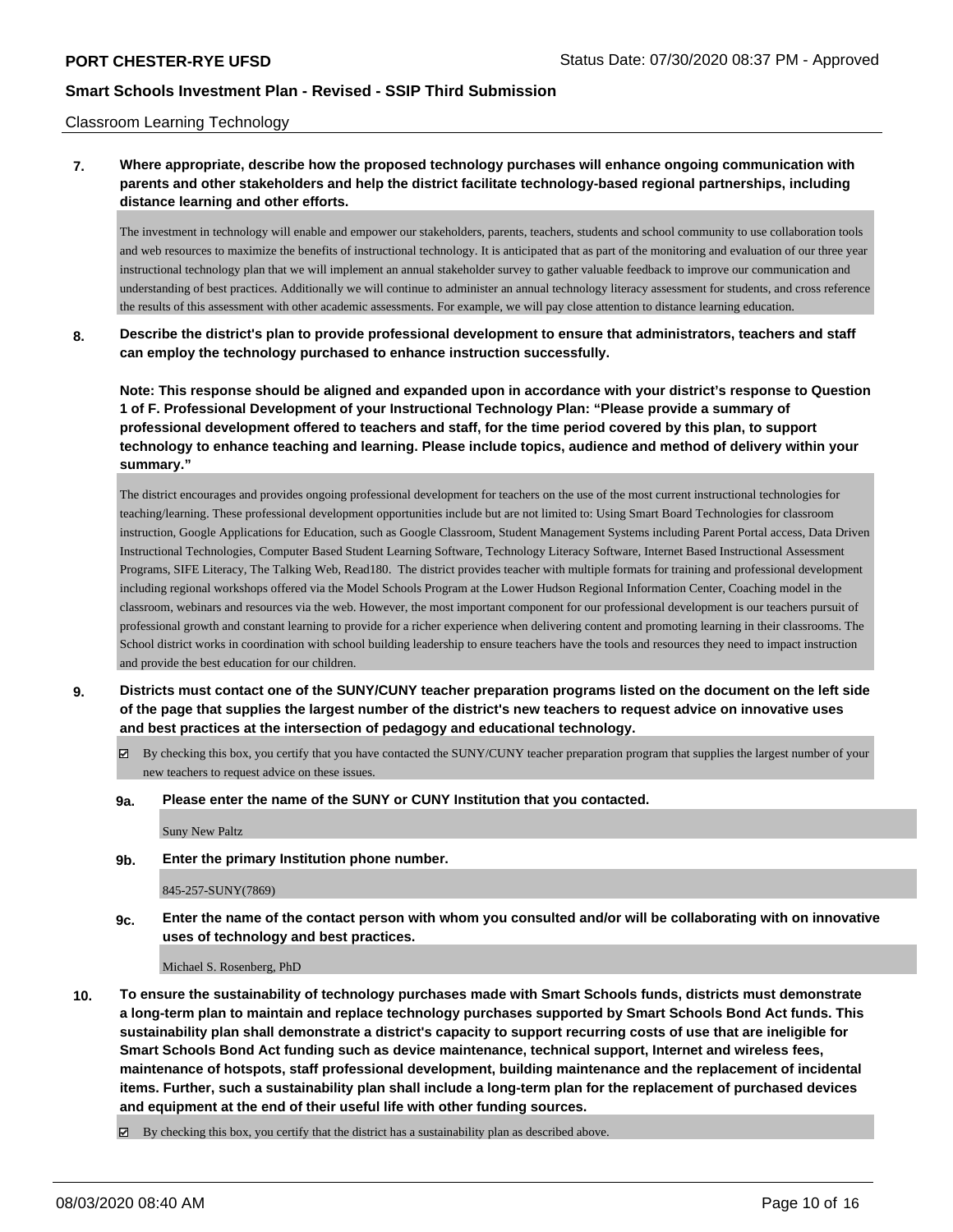### Classroom Learning Technology

**11. Districts must ensure that devices purchased with Smart Schools Bond funds will be distributed, prepared for use, maintained and supported appropriately. Districts must maintain detailed device inventories in accordance with generally accepted accounting principles.**

 $\boxtimes$  By checking this box, you certify that the district has a distribution and inventory management plan and system in place.

## **12. Please detail the type, quantity, per unit cost and total cost of the eligible items under each sub-category.**

| Select the allowable expenditure | Iltem to be Purchased     | Quantity | Cost per Item | <b>Total Cost</b> |
|----------------------------------|---------------------------|----------|---------------|-------------------|
| type.                            |                           |          |               |                   |
| Repeat to add another item under |                           |          |               |                   |
| each type.                       |                           |          |               |                   |
| <b>Laptop Computers</b>          | Chromebook 11 3100 2-in-1 | 76       | 266.00        | 20.216.00         |
| <b>Laptop Computers</b>          | Chromebook 11 3100        | 1,254    | 180.00        | 225,720.00        |
| <b>Other Costs</b>               | Google Licenses           | 1,330    | 24.00         | 31,920.00         |
| <b>Other Costs</b>               | <b>Chromebook Carts</b>   | 35       | 1,555.00      | 54,425.00         |
|                                  |                           | 2,695    | 2.025.00      | 332,281           |

## **13. Final 2014-15 BEDS Enrollment to calculate Nonpublic Sharing Requirement (no changes allowed.)**

|            | l Public Enrollment | Nonpublic Enrollment | l Total Enrollment | l Nonpublic<br>l Percentage |
|------------|---------------------|----------------------|--------------------|-----------------------------|
| Enrollment | 4.524               | 221                  | 4.745.00           | 4.66                        |

### **14. If you are submitting an allocation for Classroom Learning Technology complete this table.**

|                          | Public School Sub-Allocation | <b>Estimated Nonpublic Loan</b><br>Amount<br>(Based on Percentage Above) | <b>Estimated Total Public and</b><br>Nonpublic Sub-Allocation |
|--------------------------|------------------------------|--------------------------------------------------------------------------|---------------------------------------------------------------|
| Interactive Whiteboards  | 0.00                         | 0.00                                                                     | 0.00                                                          |
| <b>Computer Servers</b>  | 0.00                         | 0.00                                                                     | 0.00                                                          |
| <b>Desktop Computers</b> | 0.00                         | 0.00                                                                     | 0.00                                                          |
| <b>Laptop Computers</b>  | 245.936.00                   | 12,127.27                                                                | 258,063.27                                                    |
| <b>Tablet Computers</b>  | 0.00                         | 0.00                                                                     | 0.00                                                          |
| <b>Other Costs</b>       | 86,345.00                    | 4,257.73                                                                 | 90,602.73                                                     |
| Totals:                  | 332,281.00                   | 16,385                                                                   | 348,666                                                       |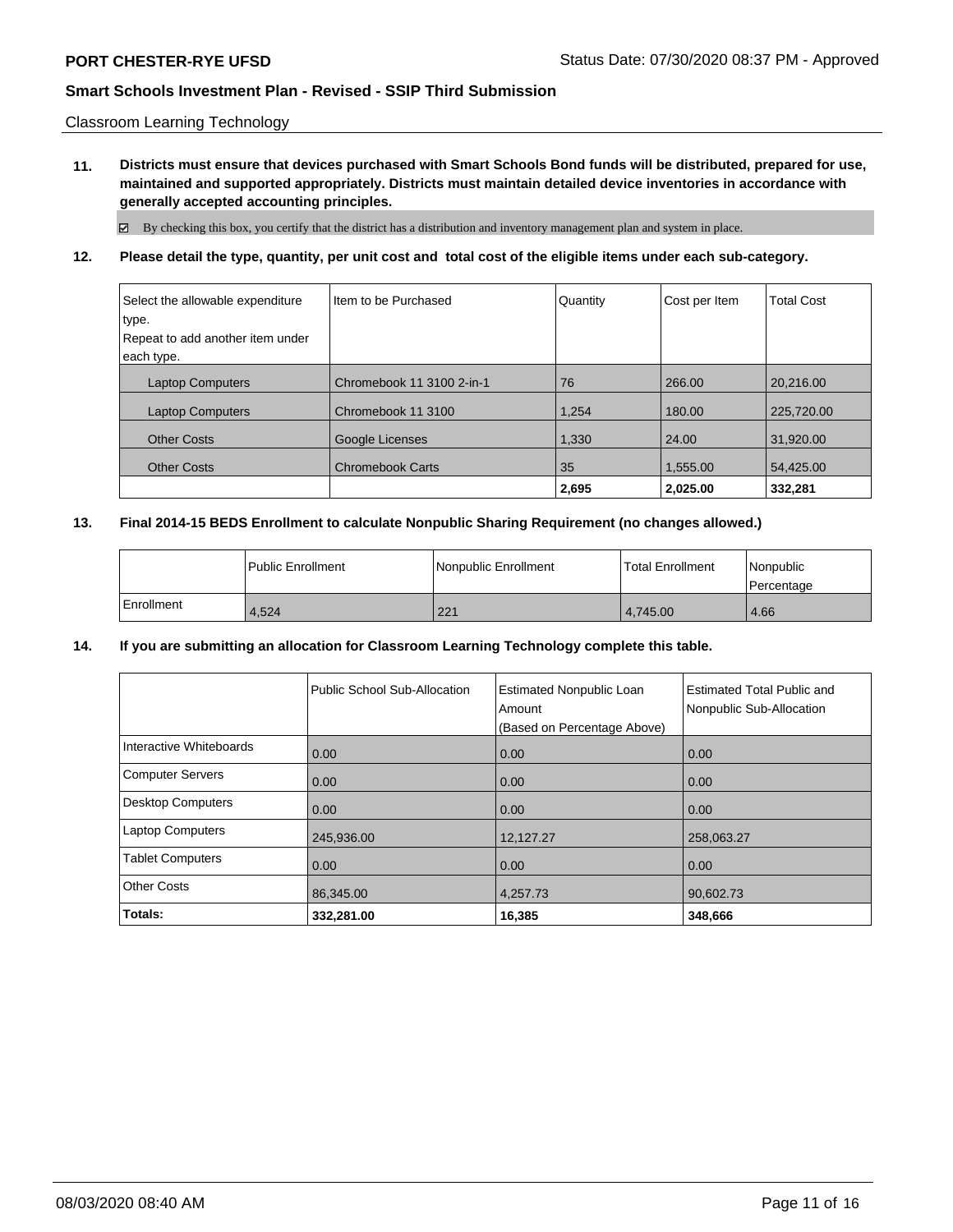#### Pre-Kindergarten Classrooms

**1. Provide information regarding how and where the district is currently serving pre-kindergarten students and justify the need for additional space with enrollment projections over 3 years.**

(No Response)

- **2. Describe the district's plan to construct, enhance or modernize education facilities to accommodate prekindergarten programs. Such plans must include:**
	- **Specific descriptions of what the district intends to do to each space;**
	- **An affirmation that new pre-kindergarten classrooms will contain a minimum of 900 square feet per classroom;**
	- **The number of classrooms involved;**
	- **The approximate construction costs per classroom; and**
	- **Confirmation that the space is district-owned or has a long-term lease that exceeds the probable useful life of the improvements.**

(No Response)

**3. Smart Schools Bond Act funds may only be used for capital construction costs. Describe the type and amount of additional funds that will be required to support ineligible ongoing costs (e.g. instruction, supplies) associated with any additional pre-kindergarten classrooms that the district plans to add.**

(No Response)

**4. All plans and specifications for the erection, repair, enlargement or remodeling of school buildings in any public school district in the State must be reviewed and approved by the Commissioner. Districts that plan capital projects using their Smart Schools Bond Act funds will undergo a Preliminary Review Process by the Office of Facilities Planning.**

**Please indicate on a separate row each project number given to you by the Office of Facilities Planning.**

| Project Number |  |
|----------------|--|
| (No Response)  |  |
|                |  |

**5. Please detail the type, quantity, per unit cost and total cost of the eligible items under each sub-category.**

| Select the allowable expenditure | Item to be purchased | Quantity      | Cost per Item | <b>Total Cost</b> |
|----------------------------------|----------------------|---------------|---------------|-------------------|
| type.                            |                      |               |               |                   |
| Repeat to add another item under |                      |               |               |                   |
| each type.                       |                      |               |               |                   |
| (No Response)                    | (No Response)        | (No Response) | (No Response) | 0.00              |
|                                  |                      | υ             | 0.00          |                   |

**6. If you have made an allocation for Pre-Kindergarten Classrooms, complete this table. Note that the calculated Total at the bottom of the table must equal the Total allocation for this category that you entered in the SSIP Overview overall budget.**

|                                          | Sub-Allocation |
|------------------------------------------|----------------|
| Construct Pre-K Classrooms               | (No Response)  |
| Enhance/Modernize Educational Facilities | (No Response)  |
| <b>Other Costs</b>                       | (No Response)  |
| Totals:                                  | 0.00           |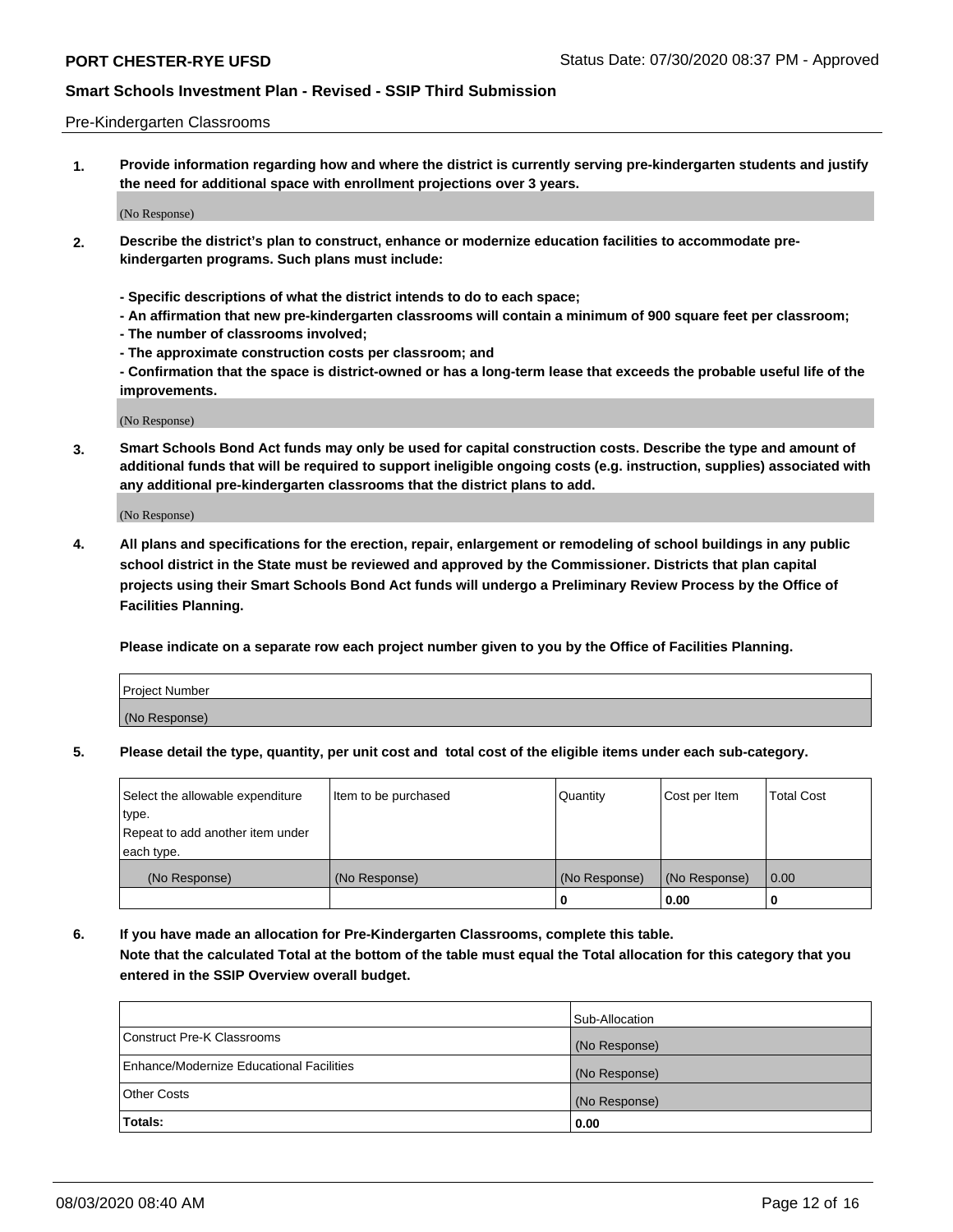Replace Transportable Classrooms

**1. Describe the district's plan to construct, enhance or modernize education facilities to provide high-quality instructional space by replacing transportable classrooms.**

(No Response)

**2. All plans and specifications for the erection, repair, enlargement or remodeling of school buildings in any public school district in the State must be reviewed and approved by the Commissioner. Districts that plan capital projects using their Smart Schools Bond Act funds will undergo a Preliminary Review Process by the Office of Facilities Planning.**

**Please indicate on a separate row each project number given to you by the Office of Facilities Planning.**

| Project Number |  |
|----------------|--|
|                |  |
|                |  |
|                |  |
| (No Response)  |  |
|                |  |
|                |  |

**3. For large projects that seek to blend Smart Schools Bond Act dollars with other funds, please note that Smart Schools Bond Act funds can be allocated on a pro rata basis depending on the number of new classrooms built that directly replace transportable classroom units.**

**If a district seeks to blend Smart Schools Bond Act dollars with other funds describe below what other funds are being used and what portion of the money will be Smart Schools Bond Act funds.**

(No Response)

**4. Please detail the type, quantity, per unit cost and total cost of the eligible items under each sub-category.**

| Select the allowable expenditure | Item to be purchased | Quantity      | Cost per Item | Total Cost |
|----------------------------------|----------------------|---------------|---------------|------------|
| ∣type.                           |                      |               |               |            |
| Repeat to add another item under |                      |               |               |            |
| each type.                       |                      |               |               |            |
| (No Response)                    | (No Response)        | (No Response) | (No Response) | 0.00       |
|                                  |                      | u             | 0.00          |            |

**5. If you have made an allocation for Replace Transportable Classrooms, complete this table. Note that the calculated Total at the bottom of the table must equal the Total allocation for this category that you entered in the SSIP Overview overall budget.**

|                                                | Sub-Allocation |
|------------------------------------------------|----------------|
| Construct New Instructional Space              | (No Response)  |
| Enhance/Modernize Existing Instructional Space | (No Response)  |
| Other Costs                                    | (No Response)  |
| Totals:                                        | 0.00           |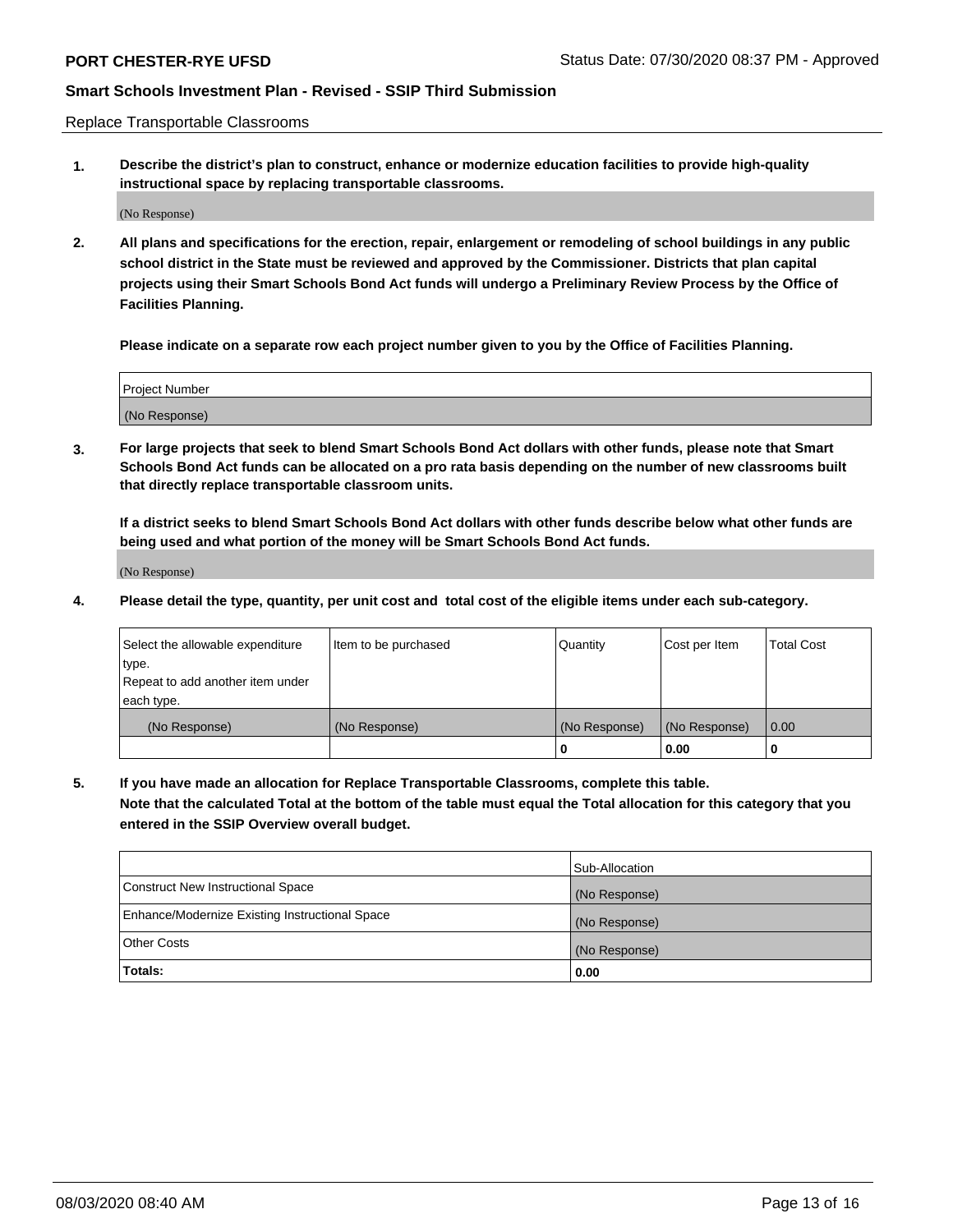High-Tech Security Features

**1. Describe how you intend to use Smart Schools Bond Act funds to install high-tech security features in school buildings and on school campuses.**

(No Response)

**2. All plans and specifications for the erection, repair, enlargement or remodeling of school buildings in any public school district in the State must be reviewed and approved by the Commissioner. Smart Schools plans with any expenditures in the High-Tech Security category require a project number from the Office of Facilities Planning. Districts must submit an SSBA LOI and receive project numbers prior to submitting the SSIP. As indicated on the LOI, some projects may be eligible for a streamlined review and will not require a building permit. Please indicate on a separate row each project number given to you by the Office of Facilities Planning.**

| <b>Project Number</b> |  |
|-----------------------|--|
| (No Response)         |  |

- **3. Was your project deemed eligible for streamlined Review?**
	- Yes
	- $\hfill \Box$  No
- **4. Include the name and license number of the architect or engineer of record.**

| <b>Name</b>   | License Number |
|---------------|----------------|
| (No Response) | (No Response)  |

**5. Please detail the type, quantity, per unit cost and total cost of the eligible items under each sub-category.**

| Select the allowable expenditure | Item to be purchased | Quantity      | Cost per Item | <b>Total Cost</b> |
|----------------------------------|----------------------|---------------|---------------|-------------------|
| ∣type.                           |                      |               |               |                   |
| Repeat to add another item under |                      |               |               |                   |
| each type.                       |                      |               |               |                   |
| (No Response)                    | (No Response)        | (No Response) | (No Response) | 0.00              |
|                                  |                      | 0             | 0.00          |                   |

**6. If you have made an allocation for High-Tech Security Features, complete this table.**

**Enter each Sub-category Public Allocation based on the the expenditures listed in Table #5.**

|                                                      | Sub-Allocation |
|------------------------------------------------------|----------------|
| Capital-Intensive Security Project (Standard Review) | (No Response)  |
| <b>Electronic Security System</b>                    | (No Response)  |
| <b>Entry Control System</b>                          | (No Response)  |
| Approved Door Hardening Project                      | (No Response)  |
| <b>Other Costs</b>                                   | (No Response)  |
| Totals:                                              | 0.00           |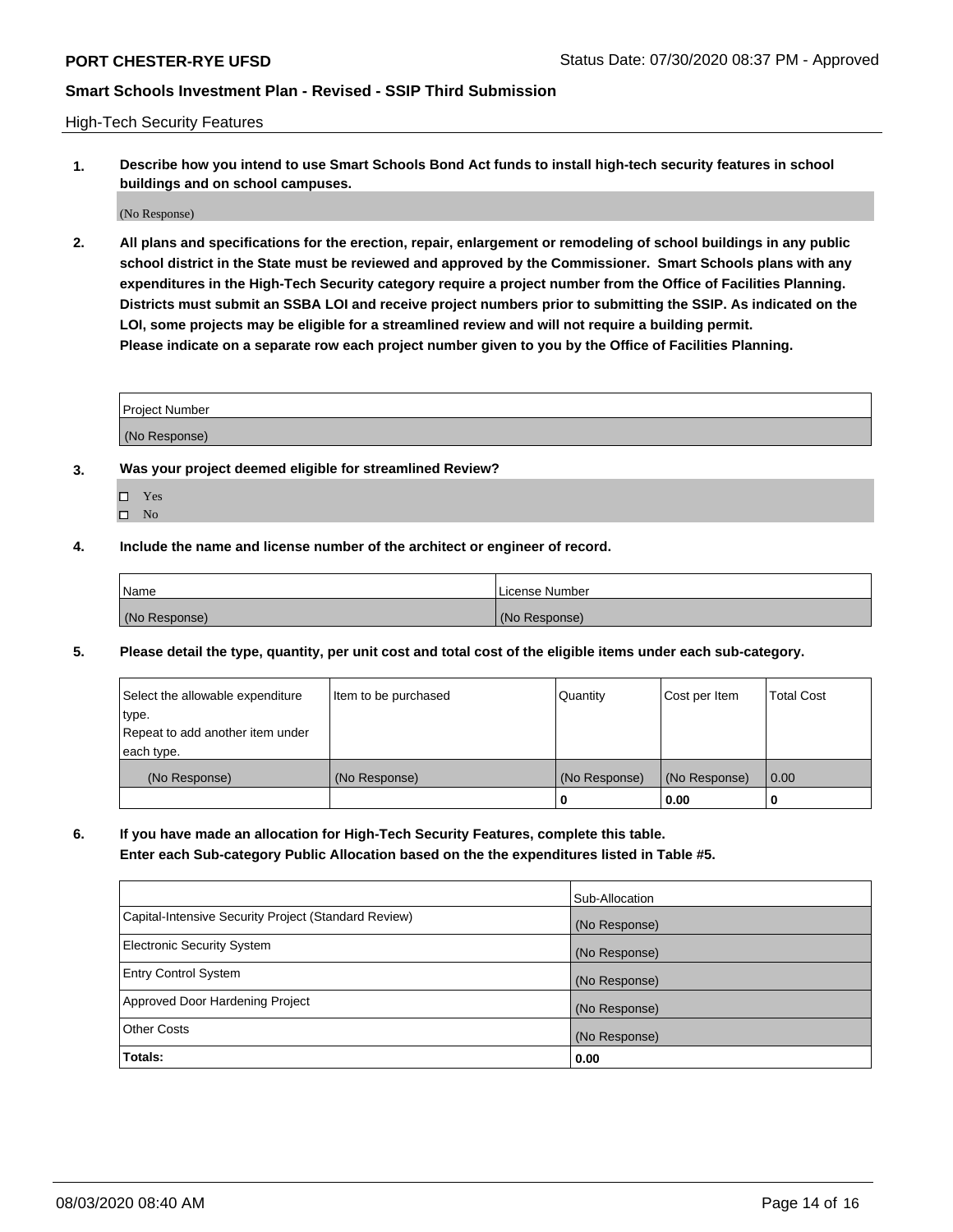Non-Public Schools

**1. Describe your plan to utilize SSBA funds to purchase devices and loan to the nonpublic schools within your district. Please specify what devices have been requested by the nonpublic schools. If the nonpublic schools have not finalized requests, the district should provide the date nonpublic schools will submit the request by.**

Our plan to utilize SSBA funds for the purpose of loaning requested devices to the non public school within our district, Corpus Christi, is as follows: Promethean Boards

iPads

**2. A final Smart Schools Investment Plan cannot be approved until school authorities have adopted regulations specifying the date by which requests from nonpublic schools for the purchase and loan of Smart Schools Bond Act classroom technology must be received by the district.**

By checking this box, you certify that you have such a plan and associated regulations in place that have been made public.

**2a. Please enter the date each year nonpublic schools must request loanable items from the school district. This date cannot be earlier than June 1 of the previous school year.**

July 1

## **3. Final 2014-15 BEDS Enrollment to calculate Nonpublic Sharing Requirement (no changes allowed.)**

|            | <b>Public Enrollment</b> | l Nonpublic Enrollment | <b>Total Enrollment</b> | I Nonpublic Percentage |
|------------|--------------------------|------------------------|-------------------------|------------------------|
| Enrollment | 4.524                    | ດດ 4                   | 4.745.00                | 4.66                   |

## **4. Nonpublic Loan Calculator**

|                                                         | Loanable            | Loanable   | Additional | Estimated | Previously | Cumulative | <b>Final Per</b> | <b>Final Total</b> |
|---------------------------------------------------------|---------------------|------------|------------|-----------|------------|------------|------------------|--------------------|
|                                                         | School              | Classroom  | Nonpublic  | Per Pupil | Approved   | Per Pupil  | Pupil Loan       | l Loan             |
|                                                         | <b>Connectivity</b> | Technology | Loan       | Amount -  | Per Pupil  | Loan       | ı Amount -       | Amount -           |
|                                                         |                     |            | (Optional) | This Plan | Amount(s)  | Amount     | This Plan        | This Plan          |
| Required Nonpublic  <br>Loan                            | 0.00                | 348.513.12 |            | 73.45     | 128.07     | 201.52     | 73.45            | 16,232.12          |
| Final Adjusted Loan<br>I- (If additional loan<br>funds) | 0.00                | 348,666.00 | 152.88     | 74.14     | 128.07     | 202.21     | 74.14            | 16,385.00          |

### **5. Nonpublic Share**

|                                          | Final Per Pupil Amount | Final Nonpublic Loan Amount |
|------------------------------------------|------------------------|-----------------------------|
| Pending and Previously<br>Approved Plans | 128.07                 | 28,303.47                   |
| This Plan                                | 74.14                  | 16,385.00                   |
| Total                                    | 202.21                 | 44,688.47                   |

### **6. Distribution of Nonpublic Loan Amount by School**

| <b>Nonpublic School Name</b> | 12018-19 K-12 Enrollment | Special Ed School? If Yes, not eligible |
|------------------------------|--------------------------|-----------------------------------------|
| CORPUS CHRISTI-HOLY ROSARY   | 191                      | No.                                     |
| I SCHOOL                     |                          |                                         |

### **7. Please detail the type, quantity and per unit cost of the eligible items under each sub-category.**